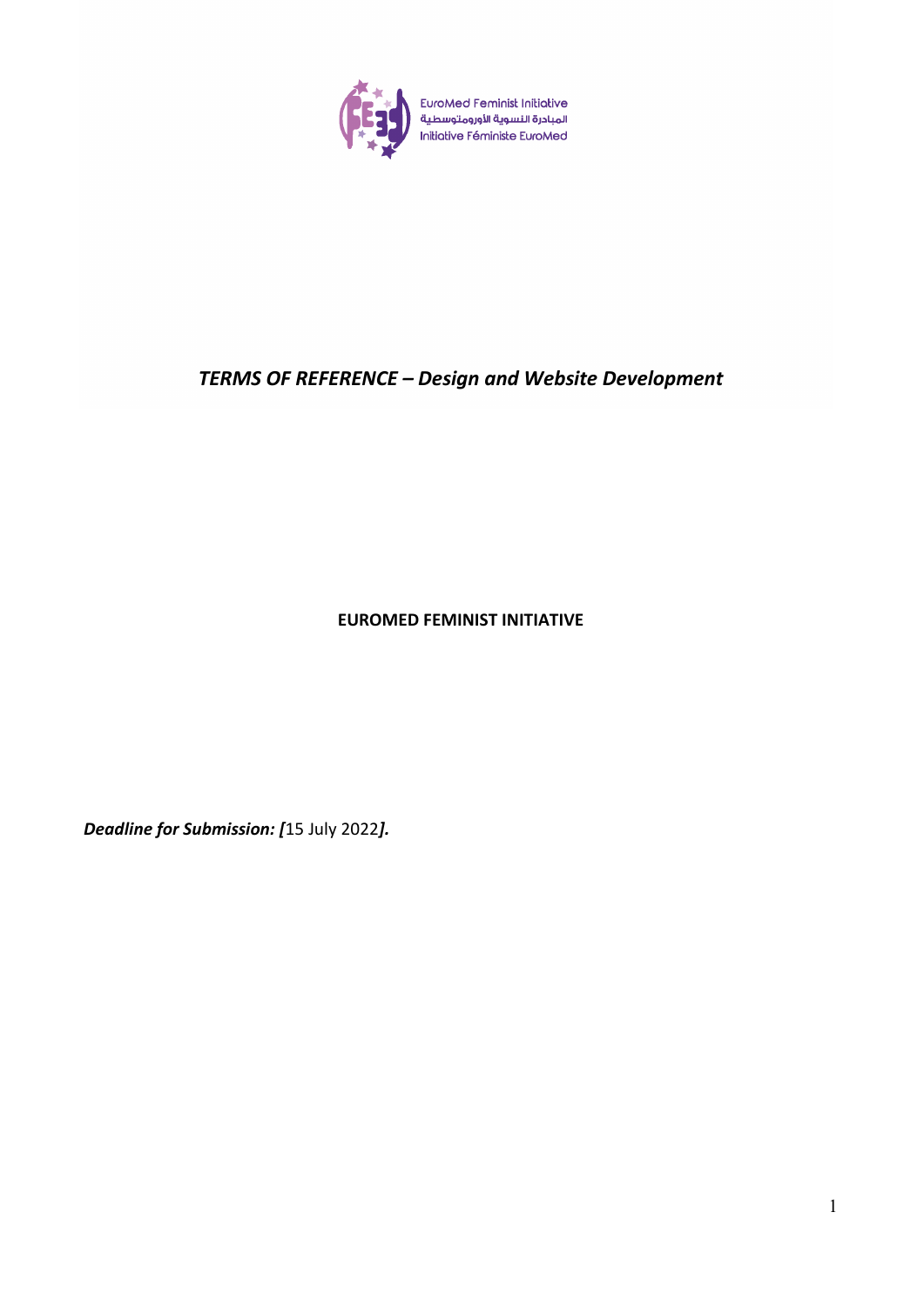

**EuroMed Feminist Initiative** المبادرة النسوية الأورومتوسطية **Initiative Féministe EuroMed** 

## *1.* **Background Information and Rationale**

# **1.1 Introduction**

EuroMed Feminist Initiative (EFI) is a policy network that provides expertise in the field of gender equality and women's rights as inseparable from democracy building and citizenship. EFI advocates for political solutions to all conflicts, and for the right of peoples to self-determination. EFI seeks to improve and promote women's rights as universal human rights, the value of gender equality and the use of non-violent means to solve conflicts.

# **1.2 Scope and Objectives of the Design and Website Development**

EFI is inviting proposals from reputable and qualified companies with a track record of success in designing and producing digital solutions to develop new templates for the current website. The templates will provide a new look-and-feel to the web and will unlock the potential functionalities of the current software while displaying the content in a more organized, attractive and user-friendly manner

# **1.3 Deliverables**

- EFI's website presents a new visual look and its functionalities are enhanced to provide a better experience to users.
- A strategy to value social media.
- Develop a user manual and deliver a webinar for the support staff and system administrators to perform content upload, system maintenance and administration.
- Support and maintenance: Administrative and technical support, quality control for a period of 6 months.
- Source code handover: Full source code including all developed libraries shall be handed over to EFI.

### **Deliverables clause**

Once a company is selected, the contract may be amended with a time and materials to capture new specific developments on the site upon request of EFI

### **1.4 Work Setting** :

The work setting for the assignment will include different aspects:

### **Timing and duration of the assignment**

- The duration of the contract will be six months and the expected starting date of [4 August 2022 ].
- The development of the will be ready in two-months' time starting from the date of signing the contract.
- The user manual, webinar and the maintenance of the new webpages will be done from the third month of the contract.

### **Briefing/debriefing arrangements**

A first meeting/conference call will be scheduled for EFI team to brief the firm on the background information to develop each of the requested deliverables.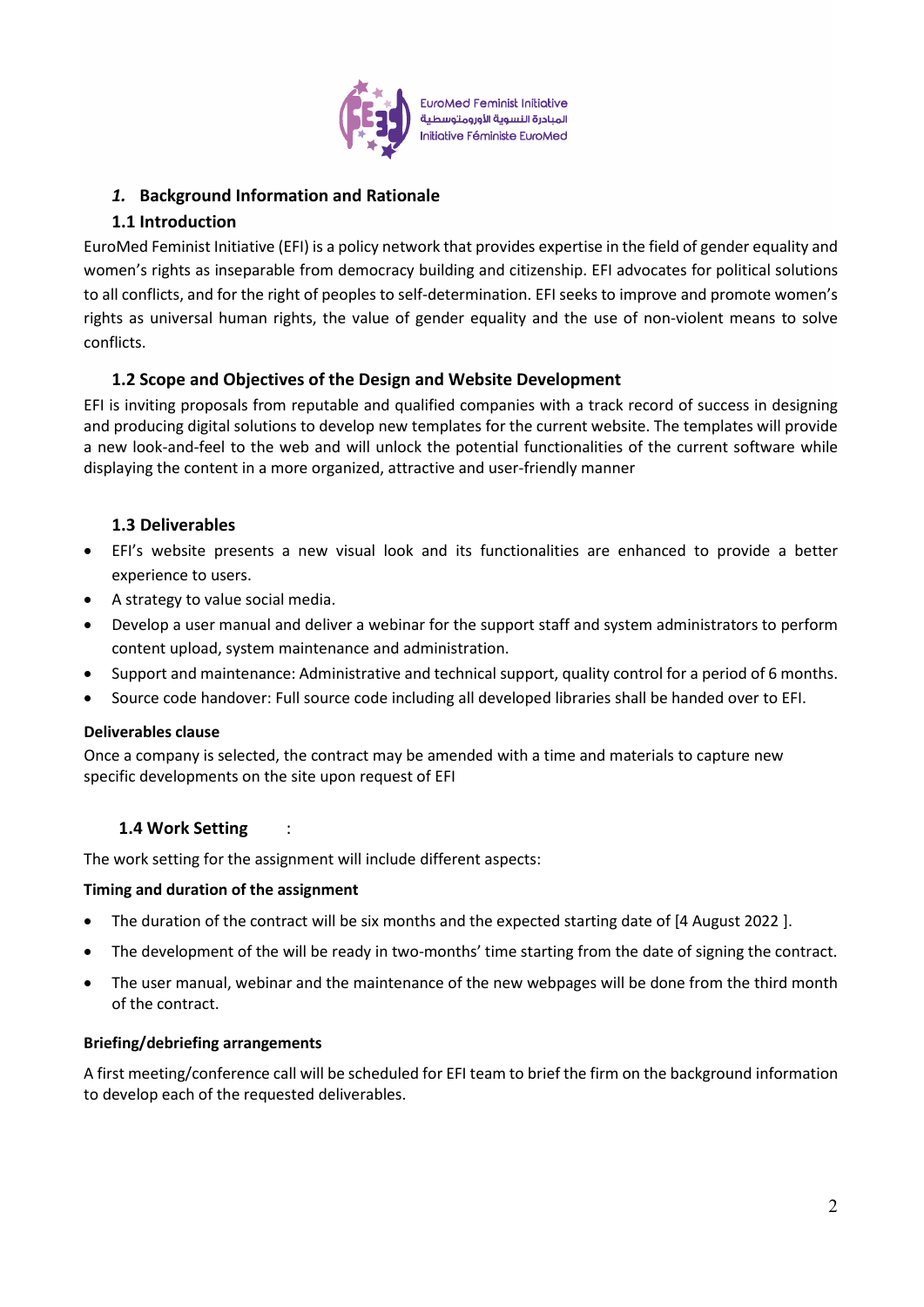

**EuroMed Feminist Initiative** المبادرة النسوبة الأورومتوسطية Initiative Féministe EuroMed

### **Reporting relationships and identification of responsibility for assessment of the services/outputs**

The company will work in close consultation and under the supervision of the Communications and Advocacy Manager.

#### **Support provided**

EFI will grant access to the current EFI website code and content including Drupal administration console, all documents and pages, plugins, themes and additional files.

#### **1.5 Work Plan**

#### **Deliverables**

All new developments listed in this section will be built in Wordpress, as EFI desires to switch from Drupal.

#### **1. New look and feel**

- Following EFI branding guidelines, design a new look and feel for EFI's site capturing the different functionalities outlined in this TOR. The company will develop a graphic concept and the visual language of the new templates.
- Ensure a consistent visual language on the new site by introducing fixed styles in templates ensuring consistency in fonts, formatting, icons, images, layout techniques.
- The new look and feel should be adapted to homepage, sections, subsections and the following components of the site: article template, resource webpage template, publication/report webpage template, event webpage template.
- Standard page elements including header, footer, tabs, persistent navigation, contact us, email and page print options should be included in the new templates.
- The new templates should guarantee that most recent content on the site is captured in automatically in the homepage in an organised way following specific categories, tags or other custom taxonomies*.*
- All section and subsection webpages should incorporate functionalities to guarantee the latest information on that section and sub-section is displayed (news, resources, publication/report, events).
- The current sections and sub-sections of the site should be adapted using the new templates.
- Adapt the database of the UNDG site to include new categories to display the information in an organic way.

#### **2. Functionalities to include in the new templates**

- The following features will be guaranteed through the new templates outlined in the section 1:
- Add feed links;
- Responsive design;
- Social sharing features.
- Multiple page styles and custom post types;
- Language options feature in resources and guidance templates;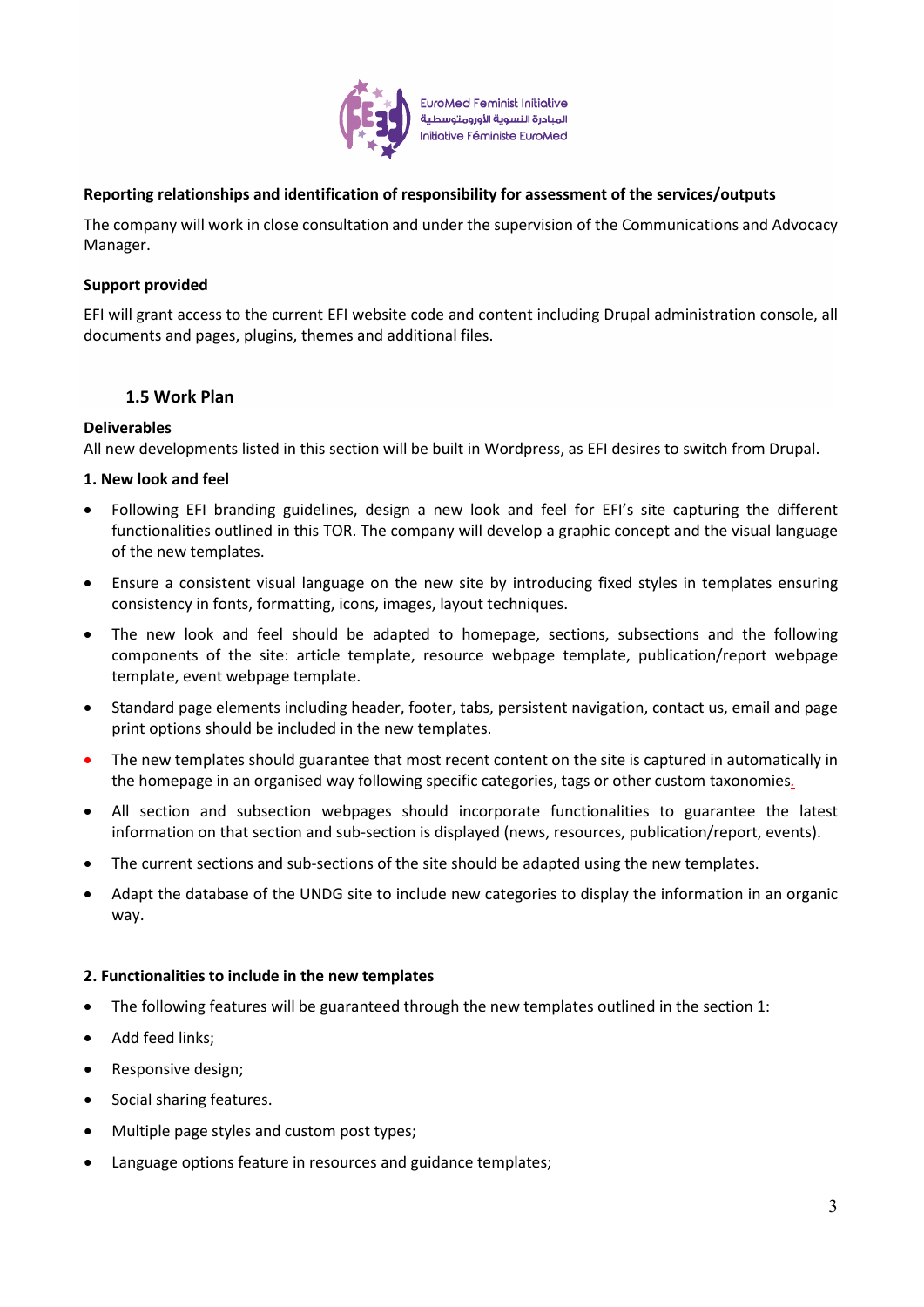

**EuroMed Feminist Initiative** المبادرة النسوية الأورومتوسطية **Initiative Féministe EuroMed** 

- Search function by news, type of publication/guidance, type of resource, events, country story and issue;
- Search resources by free text;
- Interactive map;
- Interactive audio-visual gallery
- Signup for latest news;
- Link the site with other platforms such as other EFI sites.

#### **4. Knowledge transfer**

Develop a user manual and deliver a webinar for the support staff to perform content upload, system maintenance and administration.

#### **5. Support and maintenance**

Support and maintenance: Administrative and technical support, quality control for a period of 6 months;

#### **6. Source code handover**

Full source code including all developed libraries shall be handed over to EFI.

#### **Tasks**

- The successful company will participate in a debriefing session to understand the overall nature of work of EFI.
- Based on the debriefing session and this TOR, the company will develop a design concept for the site. The
- Vendor will share a maximum of three proposals with EFI team.
- The company will adjust concept based on feedback and comments from EFI team.
- The vendor will develop the visual concept and language for the site adapting it to the different components outlined in the section "deliverables" and adjusting it based on feedback and comments from EFI team.
- To create responsive CSS and graphic design elements and to integrate or adapt existing CSS and graphic
- Design and make it responsive.
- Development of web sections and content upload.
- Integration and final approval by EFI.
- Test of the site before going live.

#### **Documents to be Included in the Proposal**

If you have the required qualifications and are interested in this contract, please submit:

- A proposal describing the previous work done in this area;
- A portfolio of previous work of webs with similar functionalities developed in Wordpress;